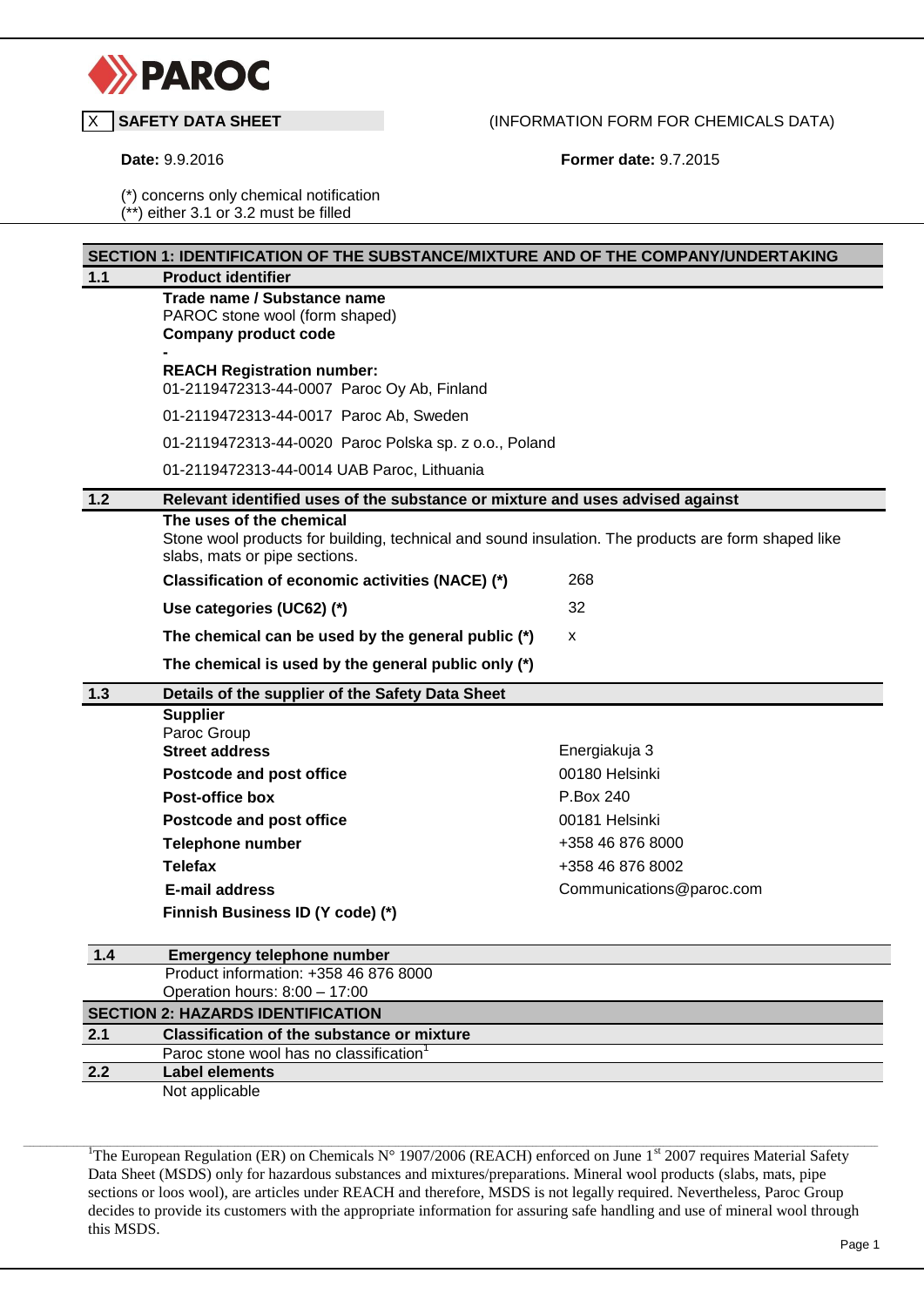#### **Date:** 9.9.2016 **Former date:** 9.7.2015

#### **2.3 Other hazards**

The mechanical effect of fibres in contact with skin may cause temporary itching. Decomposition of binder above 190°C may produce carbon dioxide and some trace gases.

\_\_\_\_\_\_\_\_\_\_\_\_\_\_\_\_\_\_\_\_\_\_\_\_\_\_\_\_\_\_\_\_\_\_\_\_\_\_\_\_\_\_\_\_\_\_\_\_\_\_\_\_\_\_\_\_\_\_\_\_\_\_\_\_\_\_\_\_\_\_\_\_\_\_\_\_\_\_\_\_\_\_\_\_\_\_\_\_\_\_\_\_\_\_\_\_\_\_\_\_\_\_\_\_\_\_\_\_\_\_\_\_\_\_\_\_\_\_\_\_\_\_\_\_\_\_\_\_\_\_\_\_\_\_\_\_\_\_\_\_\_\_\_\_\_\_\_\_\_\_\_\_\_\_\_\_\_\_\_\_\_\_\_\_\_\_\_\_\_\_\_\_\_\_\_\_\_\_\_\_\_\_\_\_\_\_\_\_\_\_\_\_\_\_\_\_\_\_\_\_\_\_\_\_\_\_\_\_\_\_\_\_\_\_\_\_\_\_\_\_\_\_\_\_\_\_\_\_\_\_\_\_\_\_\_\_\_\_\_\_\_\_\_\_\_\_\_\_\_\_\_\_\_\_\_

# **SECTION 3: COMPOSITION / INFORMATION ON INGREDIENTS**

## **3.1 Substances (\*\*)**

| Main constituent / constituent        |               |                                                                              | CAS-, EC- or index number |                       | Concentration                                                                                          |
|---------------------------------------|---------------|------------------------------------------------------------------------------|---------------------------|-----------------------|--------------------------------------------------------------------------------------------------------|
| Mineral wool <sup>2</sup>             |               | Not classified                                                               |                           | $95 - 99%$            |                                                                                                        |
| <b>Binder</b>                         |               | Not classified                                                               |                           | $1 - 5\%$             |                                                                                                        |
| Oil                                   |               | Not classified                                                               |                           | $0.1 - 0.5 \%$        |                                                                                                        |
|                                       |               |                                                                              |                           |                       | Man-made vitreous (silicate) fibres with random orientation with alkaline oxide and alkali earth oxide |
|                                       |               |                                                                              |                           |                       | (Na2O+K2O+CaO+MgO+BaO) content greater than 18% by weight and fulfilling one of the nota Q conditions  |
|                                       |               | Possible facing materials: glass mat, polyester mat, aluminium foil or paper |                           |                       |                                                                                                        |
| 3.2                                   | Mixtures (**) |                                                                              |                           |                       |                                                                                                        |
|                                       |               |                                                                              |                           |                       |                                                                                                        |
| CAS-, EC- or<br><b>Substance name</b> |               | <b>REACH</b>                                                                 | <b>Concentration</b>      | <b>Classification</b> |                                                                                                        |
|                                       |               | _                                                                            |                           |                       |                                                                                                        |

|                                      | index number | <b>Registration No.</b> |  |  |
|--------------------------------------|--------------|-------------------------|--|--|
|                                      |              |                         |  |  |
|                                      |              |                         |  |  |
| <b>SECTION 4: FIRST AID MEASURES</b> |              |                         |  |  |

| 4.1                                                                        | <b>Description of first aid measures</b>                                                                  |
|----------------------------------------------------------------------------|-----------------------------------------------------------------------------------------------------------|
|                                                                            | Inhalation: Remove from exposure. Rinse the throat and blow nose to clear dust.                           |
|                                                                            | Skin contact: If itching occurs because of mechanical effects of the fibres, remove contaminated clothing |
|                                                                            | and wash skin gently with cold water and soap.                                                            |
|                                                                            | Eyes contact: Rinse abundantly with water.                                                                |
|                                                                            | Ingestion: Drink plenty of water if accidentally ingested.                                                |
| 4.2                                                                        | Most important symptoms and effects, both acute and delayed                                               |
|                                                                            | The mechanical effects of fibers can cause temporary itching                                              |
| 4.3                                                                        | Indication of any immediate medical attention and special treatment needed                                |
|                                                                            | Not applicable                                                                                            |
|                                                                            | <b>SECTION 5: FIREFIGHTING MEASURES</b>                                                                   |
| 5.1                                                                        | <b>Extinguishing media</b>                                                                                |
|                                                                            | There are no special demand for extinguishing media. Normal extinguishing media can be used.              |
| 5.2                                                                        | Special hazards arising from the substance or mixture                                                     |
|                                                                            | Not applicable                                                                                            |
| 5.3                                                                        | <b>Advice for firefighters</b>                                                                            |
|                                                                            | Not applicable                                                                                            |
|                                                                            | <b>SECTION 6: ACCIDENTAL RELEASE MEASURES</b>                                                             |
| 6.1<br>Personal precautions, protective equipment and emergency procedures |                                                                                                           |
|                                                                            | In case of presence of high concentration of dust, use the same personal protective equipment as          |
|                                                                            | mentioned in section 8.                                                                                   |
| 6.2                                                                        | <b>Environmental precautions</b>                                                                          |
|                                                                            | Not applicable                                                                                            |
| 6.3                                                                        | Methods and material for containment and cleaning up                                                      |
|                                                                            | Vacuum cleaner or dampen down with water spray prior to brushing up.                                      |
| 6.4                                                                        | <b>Reference to other sections</b>                                                                        |
|                                                                            | See secion 7.1 and 8.2.                                                                                   |
|                                                                            | <b>SECTION 7: HANDLING AND STORAGE</b>                                                                    |
| 7.1                                                                        | <b>Precautions for safe handling</b>                                                                      |
|                                                                            | When installing insulation in unventilated spaces a suitable disposable facemask should be used. When     |
|                                                                            | handling product, cover exposed skin. Wear goggles when working with product overhead. Dispose of         |
|                                                                            | waste in accordance with local regulations. Clean area using vacuum equipment. If itching occurs, it may  |
|                                                                            | be lessened by rinsing in cold water before washing.                                                      |
| 7.2                                                                        | Conditions for safe storage, including any incompatibilities                                              |
|                                                                            | Keep material in original packaging protected against humidity and mechanical damage until it is to be    |
|                                                                            |                                                                                                           |
|                                                                            | used.                                                                                                     |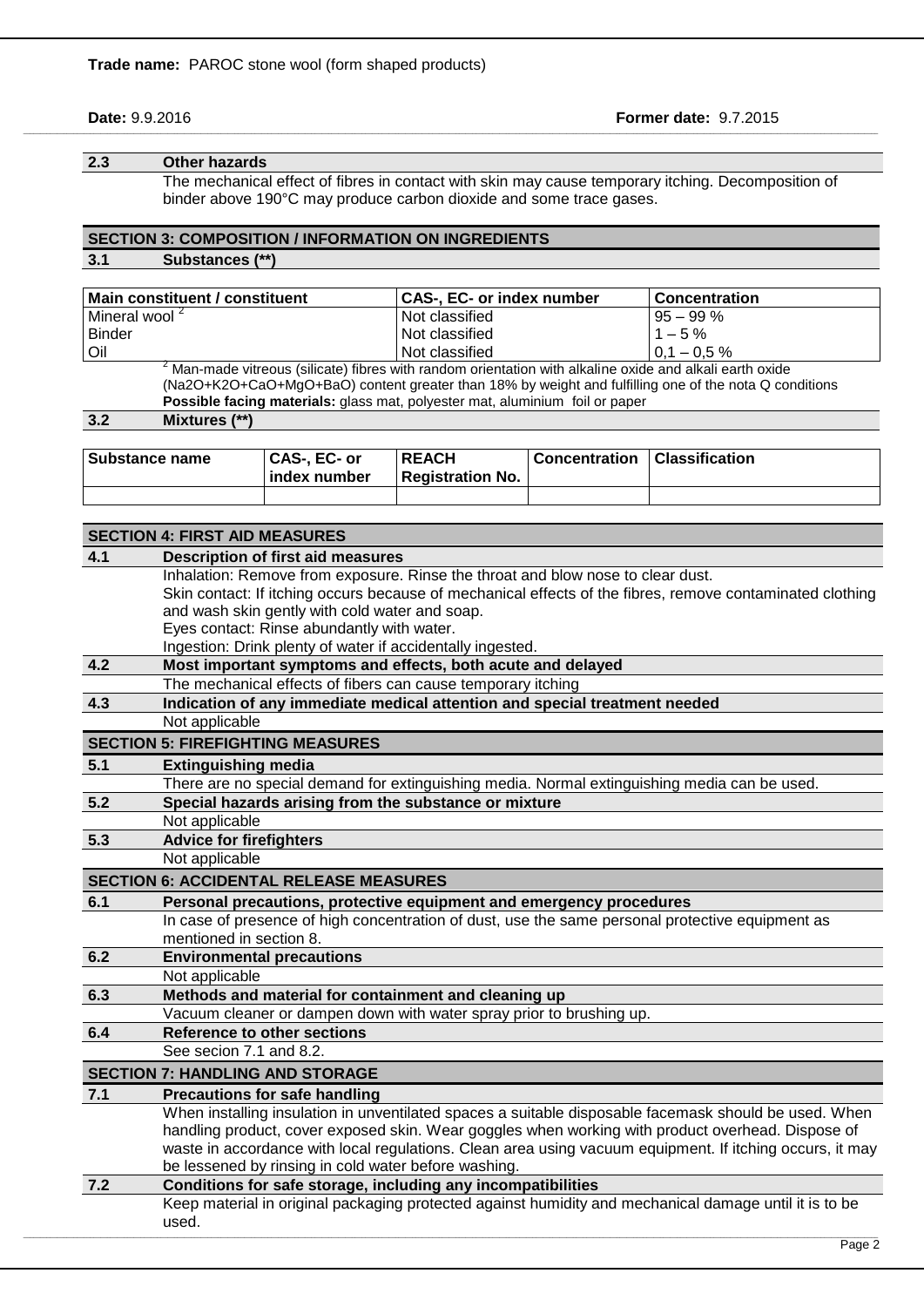**Date:** 9.9.2016 **Former date:** 9.7.2015

| 7.3 | Specific end use(s)                                                              |
|-----|----------------------------------------------------------------------------------|
|     | Not applicable                                                                   |
|     | <b>SECTION 8: EXPOSURE CONTROLS/PERSONAL PROTECTION</b>                          |
| 8.1 | <b>Control parameters</b>                                                        |
|     | National occupational exposure limit values                                      |
|     | Mineral wool fibre 1 fibre/ $cm3$ (FI, SWE, LT)                                  |
|     | <b>Other limit values</b>                                                        |
|     | Inorganic dust 10 mg/m <sup>3</sup> (FI, SWE, LT) and 0,4 mg/m <sup>3</sup> (PL) |
|     | <b>DNEL</b>                                                                      |
|     | Not applicable                                                                   |
|     | <b>PNEC</b>                                                                      |
|     | Not applicable                                                                   |
| 8.2 | <b>Exposure controls</b>                                                         |

\_\_\_\_\_\_\_\_\_\_\_\_\_\_\_\_\_\_\_\_\_\_\_\_\_\_\_\_\_\_\_\_\_\_\_\_\_\_\_\_\_\_\_\_\_\_\_\_\_\_\_\_\_\_\_\_\_\_\_\_\_\_\_\_\_\_\_\_\_\_\_\_\_\_\_\_\_\_\_\_\_\_\_\_\_\_\_\_\_\_\_\_\_\_\_\_\_\_\_\_\_\_\_\_\_\_\_\_\_\_\_\_\_\_\_\_\_\_\_\_\_\_\_\_\_\_\_\_\_\_\_\_\_\_\_\_\_\_\_\_\_\_\_\_\_\_\_\_\_\_\_\_\_\_\_\_\_\_\_\_\_\_\_\_\_\_\_\_\_\_\_\_\_\_\_\_\_\_\_\_\_\_\_\_\_\_\_\_\_\_\_\_\_\_\_\_\_\_\_\_\_\_\_\_\_\_\_\_\_\_\_\_\_\_\_\_\_\_\_\_\_\_\_\_\_\_\_\_\_\_\_\_\_\_\_\_\_\_\_\_\_\_\_\_\_\_\_\_\_\_\_\_\_\_\_

#### **Appropriate engineering controls**

The following sentence and pictograms are printed on the packaging.

"The mechanical effect of fibres in contact with skin may cause temporary itching"



Ventilate working area if possible



Waste should be disposed

of according to local regulations



Cover exposed skin When working in unventilated area wear disposable face mask







Clean area using vacuum equipment

Rinse in cold water before washing

#### **Eye / face protection**

Wear goggles when working overhead. Eye protection to EN 166 is advised. **Skin protection** Cover exposed skin. **Hand protection** Gloves to avoid itching in conformaty with EN 388.

## **Respiratory protection**

When working in unventilated area or during operations which can generate emission of any dust, wear disposable face mask. Type in accordance with EN 149 FFP2 is recommended.

#### **Thermal hazards**

Not applicable

## **Environmental exposure controls**

Not applicable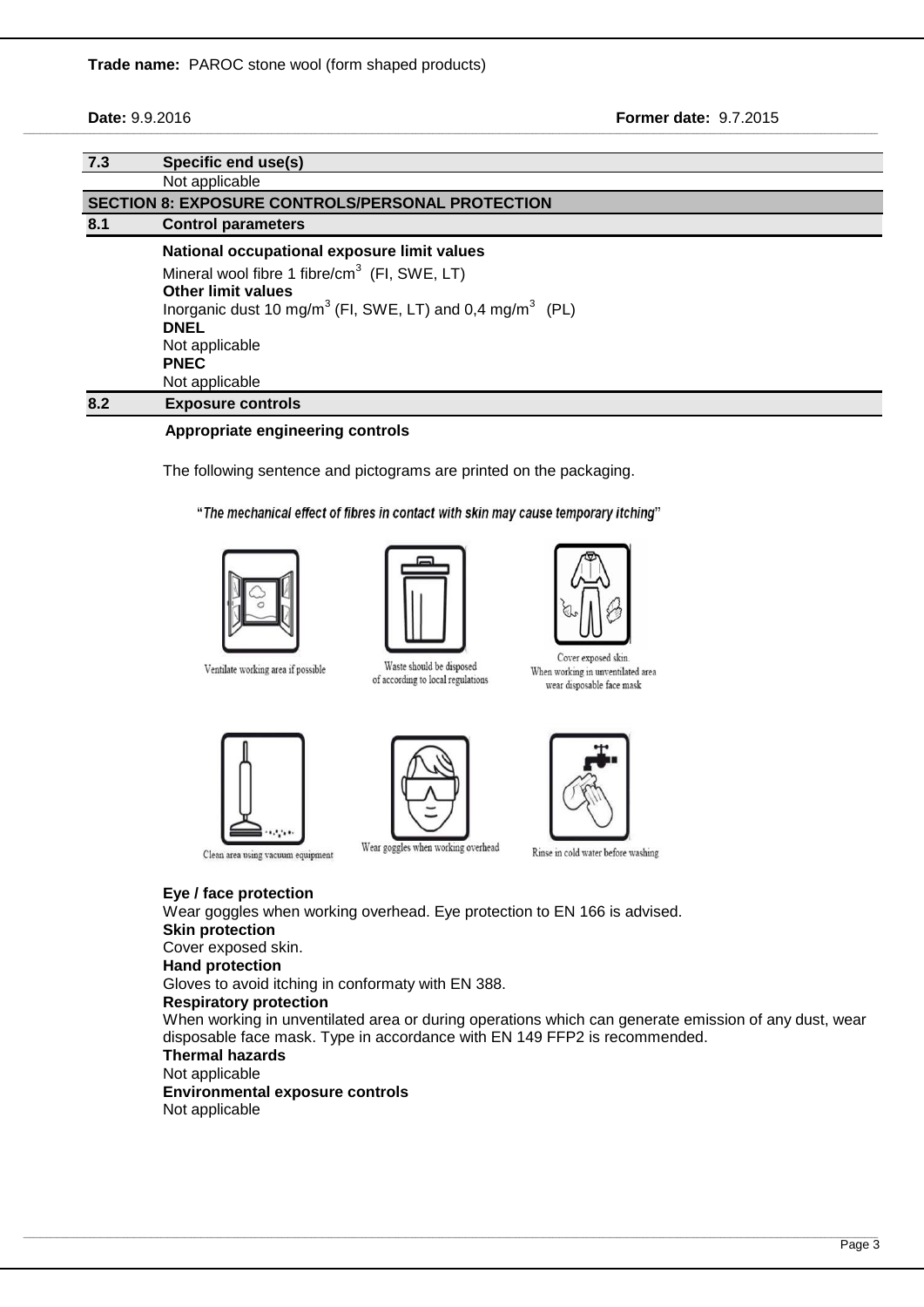**Trade name:** PAROC stone wool (form shaped products)

**Date:** 9.9.2016 **Former date:** 9.7.2015

|     | <b>SECTION 9: PHYSICAL AND CHEMICAL PROPERTIES</b>    |                                                                           |  |
|-----|-------------------------------------------------------|---------------------------------------------------------------------------|--|
| 9.1 | Information on basic physical and chemical properties |                                                                           |  |
|     | Appearance                                            | Solid, fibrous, grey                                                      |  |
|     | Odour                                                 | Odourless                                                                 |  |
|     | <b>Odour threshold</b>                                | Not applicable                                                            |  |
|     | pH                                                    | Not applicable                                                            |  |
|     | <b>Melting point/freezing point</b>                   | Over 1000°C stone wool begins to soften and melt                          |  |
|     | Initial boiling point and boiling range               | Not applicable                                                            |  |
|     | <b>Flash point</b>                                    | Not applicable                                                            |  |
|     | <b>Evaporation rate</b>                               | Not applicable                                                            |  |
|     | <b>Flammability (solid, gas)</b>                      | Non combustible                                                           |  |
|     | Upper/lower flammability or explosive limits          | Not applicable                                                            |  |
|     | Vapour pressure                                       | Not applicable                                                            |  |
|     | <b>Vapour density</b>                                 | Not applicable                                                            |  |
|     | <b>Relative density</b>                               | 20-250 kg/m3                                                              |  |
|     | Solubility(ies)                                       | The products are practically insoluble in water and<br>organic solutions. |  |
|     | <b>Partition coefficient: n-octanol/water</b>         | Not applicable                                                            |  |
|     | <b>Auto-ignition temperature</b>                      | Not applicable                                                            |  |
|     | <b>Decomposition temperature</b>                      | Not applicable                                                            |  |
|     | <b>Viscosity</b>                                      | Not applicable                                                            |  |
|     | <b>Explosive properties</b>                           | Not applicable                                                            |  |
|     | <b>Oxidising properties</b>                           | Not applicable                                                            |  |

\_\_\_\_\_\_\_\_\_\_\_\_\_\_\_\_\_\_\_\_\_\_\_\_\_\_\_\_\_\_\_\_\_\_\_\_\_\_\_\_\_\_\_\_\_\_\_\_\_\_\_\_\_\_\_\_\_\_\_\_\_\_\_\_\_\_\_\_\_\_\_\_\_\_\_\_\_\_\_\_\_\_\_\_\_\_\_\_\_\_\_\_\_\_\_\_\_\_\_\_\_\_\_\_\_\_\_\_\_\_\_\_\_\_\_\_\_\_\_\_\_\_\_\_\_\_\_\_\_\_\_\_\_\_\_\_\_\_\_\_\_\_\_\_\_\_\_\_\_\_\_\_\_\_\_\_\_\_\_\_\_\_\_\_\_\_\_\_\_\_\_\_\_\_\_\_\_\_\_\_\_\_\_\_\_\_\_\_\_\_\_\_\_\_\_\_\_\_\_\_\_\_\_\_\_\_\_\_\_\_\_\_\_\_\_\_\_\_\_\_\_\_\_\_\_\_\_\_\_\_\_\_\_\_\_\_\_\_\_\_\_\_\_\_\_\_\_\_\_\_\_\_\_\_\_

**9.2 Other information** Not applicable

|        | <b>SECTION 10: STABILITY AND REACTIVITY</b>                                                           |
|--------|-------------------------------------------------------------------------------------------------------|
| 10.1   | <b>Reactivity</b>                                                                                     |
|        | Not applicable                                                                                        |
| $10.2$ | <b>Chemical stability</b>                                                                             |
|        | Not applicable                                                                                        |
| 10.3   | <b>Possibility of hazardous reactions</b>                                                             |
|        | Not applicable                                                                                        |
| 10.4   | <b>Conditions to avoid</b>                                                                            |
|        | Not applicable                                                                                        |
| 10.5   | Incompatible materials                                                                                |
|        | Not applicable                                                                                        |
| 10.3   | <b>Hazardous decomposition products</b>                                                               |
|        | None in normal condition of use.                                                                      |
|        | For high temperature uses:                                                                            |
|        | Thermal decomposition of binder starts above 190°C releasing smelling/odorous gases. The duration and |
|        | amount of release is dependent upon the thickness of insulation, binder content and the temperature   |

applied. During first heating, good ventilation or appropriate personal protection equipment are required.

,我们也不能在这里的时候,我们也不能在这里,我们也不能在这里的时候,我们也不能在这里,我们也不能在这里的时候,我们也不能在这里的时候,我们也不能会不能在这里的时候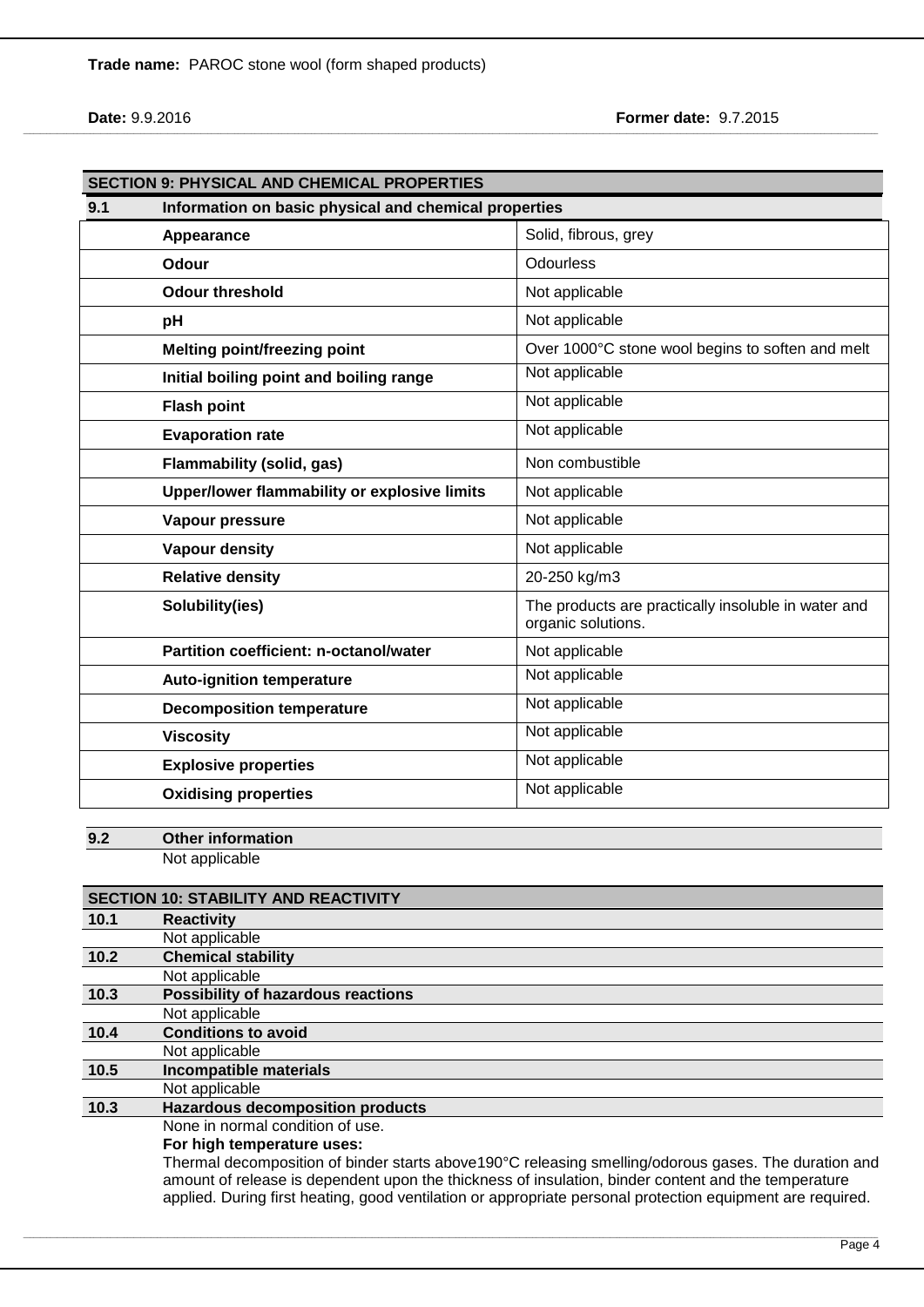|      | <b>SECTION 11: TOXICOLOGICAL INFORMATION</b>                                      |
|------|-----------------------------------------------------------------------------------|
| 11.1 | Information on toxicological effects                                              |
|      | <b>Acute toxicity</b>                                                             |
|      | Not toxic                                                                         |
|      | <b>Skin corrosion/irritation</b>                                                  |
|      | The mechanical effect of fibres in contact with skin may cause temporary itching. |
|      | Serious eye damage/irritation                                                     |
|      | May cause short-term mechanical irritation.                                       |
|      | Respiratory or skin sensitisation                                                 |
|      | May cause short-term mechanical irritation.                                       |
|      | <b>Germ cell mutagenicity</b>                                                     |
|      | Not applicable                                                                    |
|      | Carcinogenicity                                                                   |
|      | Not applicable                                                                    |
|      | <b>Reproductive toxicity</b>                                                      |
|      | Not applicable                                                                    |
|      | <b>STOT-single exposure</b>                                                       |
|      | Not applicable                                                                    |
|      | <b>STOT-repeated exposure</b>                                                     |
|      | Not applicable                                                                    |
|      | <b>Aspiration hazard</b>                                                          |
|      | Not applicable                                                                    |
|      | <b>Other information</b>                                                          |
|      | Not applicable                                                                    |
|      |                                                                                   |
|      | <b>SECTION 12: ECOLOGICAL INFORMATION</b>                                         |
| 12.1 | <b>Toxicity</b>                                                                   |
| 12.2 | Not toxic<br><b>Persistence and degradability</b>                                 |
|      | Persistent                                                                        |
| 12.3 | <b>Bioaccumulative potential</b>                                                  |
|      | A very small possibility for water species                                        |
| 12.4 | <b>Mobility in soil</b>                                                           |
|      | A very small possibility                                                          |
| 12.5 | <b>Results of PBT and vPvB assessment</b>                                         |

\_\_\_\_\_\_\_\_\_\_\_\_\_\_\_\_\_\_\_\_\_\_\_\_\_\_\_\_\_\_\_\_\_\_\_\_\_\_\_\_\_\_\_\_\_\_\_\_\_\_\_\_\_\_\_\_\_\_\_\_\_\_\_\_\_\_\_\_\_\_\_\_\_\_\_\_\_\_\_\_\_\_\_\_\_\_\_\_\_\_\_\_\_\_\_\_\_\_\_\_\_\_\_\_\_\_\_\_\_\_\_\_\_\_\_\_\_\_\_\_\_\_\_\_\_\_\_\_\_\_\_\_\_\_\_\_\_\_\_\_\_\_\_\_\_\_\_\_\_\_\_\_\_\_\_\_\_\_\_\_\_\_\_\_\_\_\_\_\_\_\_\_\_\_\_\_\_\_\_\_\_\_\_\_\_\_\_\_\_\_\_\_\_\_\_\_\_\_\_\_\_\_\_\_\_\_\_\_\_\_\_\_\_\_\_\_\_\_\_\_\_\_\_\_\_\_\_\_\_\_\_\_\_\_\_\_\_\_\_\_\_\_\_\_\_\_\_\_\_\_\_\_\_\_\_

**12.6 Other adverse effects**  Not applicable

Not applicable

**SECTION 13: DISPOSAL CONSIDERATIONS**

#### **13.1 Waste treatment methods**

Stone wool waste is according to the European waste catalogue classified as non-hazardous waste (code 17 06 04) and can be disposed on a landfill for non-hazardous waste.

,我们也不能在这里的时候,我们也不能在这里,我们也不能在这里的时候,我们也不能在这里,我们也不能在这里的时候,我们也不能在这里的时候,我们也不能会不能在这里的时候

## **SECTION 14: TRANSPORT INFORMATION**

**14.1 UN number**